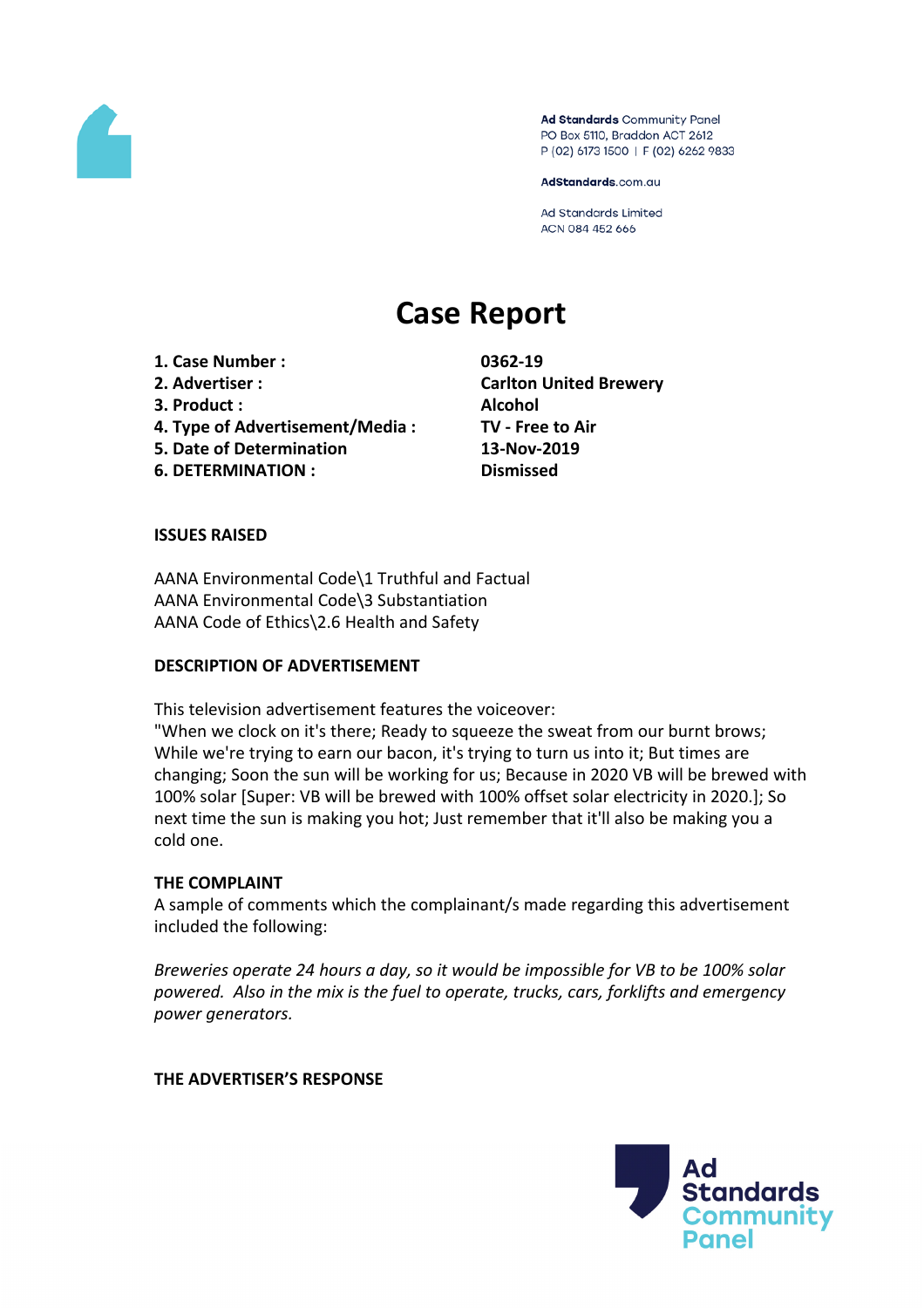

Comments which the advertiser made in response to the complainant/s regarding this advertisement include the following:

#### *Description*

*Advertisement proudly promotes the initiative of Victoria Bitter (part of Carlton & United Breweries) to power its brewing operations via offset solar electricity via the Karadoc solar farm (the location of the TVC). The advertisement depicts men and women working at the Karadoc solar farm, before knocking off at the end of the day together with a Victoria Bitter.*

*Program: Aired nationally during AFL & NRL Finals programming for the weekends commencing 13 Sep, 20 Sep, 27 Sep and 4 Oct 2019.*

# *Introduction*

*The Complaint relates to a TV advertisement for Victoria Bitter (VB), which announces that in 2020 VB will be brewed with 100% offset solar electricity (Advertisement). The complainant alleges that the Advertisement includes a claim that "VB is now 100% solar powered" and disputes the merits of this claim given "breweries operate 24 hours a day, so it would be impossible for VB to be 100% solar powered" given fuel to operate trucks, cars, forklifts and emergency power generators should be factored. Ad Standards has noted that the issues raised pertain to sections 1(a) and 3(a) of the AANA Environmental Code (Environmental Code). With respect to the Panel and the complainant, we submit that the Advertisement does not breach any sections of the Environmental Code including sections 1(a) and 3(a), nor any other relevant AANA Codes as explained below.*

# *Section 1(a) of the Environmental Code*

*Under section 1(a), environmental claims in the Advertisement must not be misleading or deceptive (or likely to mislead or deceive). We submit that the Advertisement does not breach section 1(a) as it is not misleading or deceptive for the following reasons:*

*(i) For clarity, the Complaint does not correctly refer to the claim made by VB. The correct claim is "In 2020, VB will be brewed with 100% offset solar electricity", not that "VB is now 100% solar powered". They are two very different claims both in terms of timeframe (now vs 2020) and in terms of scope which is addressed in paragraph (ii) below.* 

*(ii) The claim made in the Advertisement is limited to the energy required for the brewing process only, as stated by both the voiceover and in the disclaimer that appears on screen at the time the claim is made (disclaimer discussed further in paragraph (iii) below). The claim was deliberately limited to the brewing process, thereby excluding all energy requirements which are unrelated to the brewing process e.g. the fuel to operate trucks, cars, forklifts etc which are referred to in the Complaint.* 

*(iii) We made particular efforts to ensure the disclaimer featured in the Advertisement was sufficiently prominent and clear, and compliant with the Clear Ads Handbook's guidance on disclaimers (which can be found on page 76 of the handbook*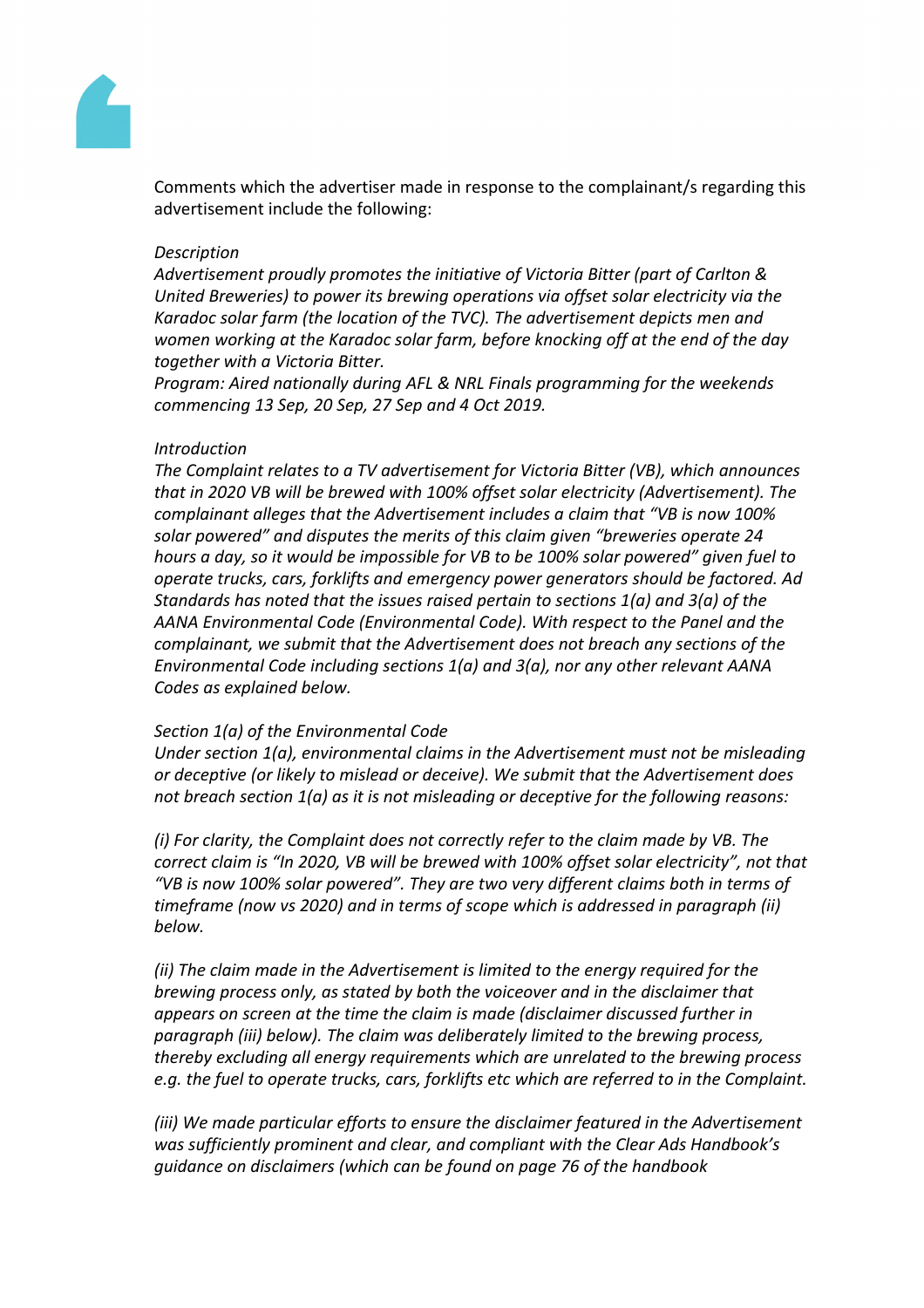

*https://www.clearads.com.au/wp-content/uploads/2019/09/clearads-handbookversion-ca12.pdf), noting:*

*a. the text is on screen for a duration significantly greater than the minimum of 0.2 seconds per word, and is on screen long enough to ensure that all text on screen can be read by the general public;*

*b. we ensured the text was of a sufficient size and font so as to make it clear and legible; and*

*c. the text disclaimer is placed on screen at the same time the claim is made in the voice over.*

*As per the guidance provided in the Practice Note to Section 1(a) of the Environmental Code, the voiceover and disclaimer ensure that the communication of the solar offset is "clear and unambiguous".*

*(iv) By asserting that "breweries operate 24 hours a day" and that somehow this detracts from VB's claim, the complainant is implying that VB's solar electricity sources are from on site solar panels that could only provide power during daylight hours. We dispute this on the basis the on screen text in the Advertisement makes it clear that VB is brewed with offset solar electricity, meaning solar electricity generated from a solar farm (in this case Karadoc solar farm) which is then offset via the energy grid, meaning VB can draw on it during its evening operating hours in order to power its brewing operations.*

# *Section 3(a) of the Environmental Code*

*Under section 3(a), environmental claims in the Advertisement must be able to be substantiated and verifiable. Respectfully, we submit that the Advertisement does not breach section 3(a) as CUB can substantiate the claim as follows:*

*(i) Total offset solar energy supplied to CUB from Karadoc solar farm pursuant to a power purchase agreement with CUB's solar supplier is approximately 74 GWh per annum;*

*(ii) Total energy requirements for CUB's entire brewing operations is approx. 66 GWh per annum and this is for all of CUB's brands, not just for VB;*

*(iii) There is therefore a significant surplus of offset solar that CUB receives each year as compared to VB's brewing requirements given VB only accounts for 16% of CUB's overall production.*

*This is why CUB can confidently claim that VB is brewed with 100% offset solar electricity.*

*Section 2 of the AANA Ethics Code*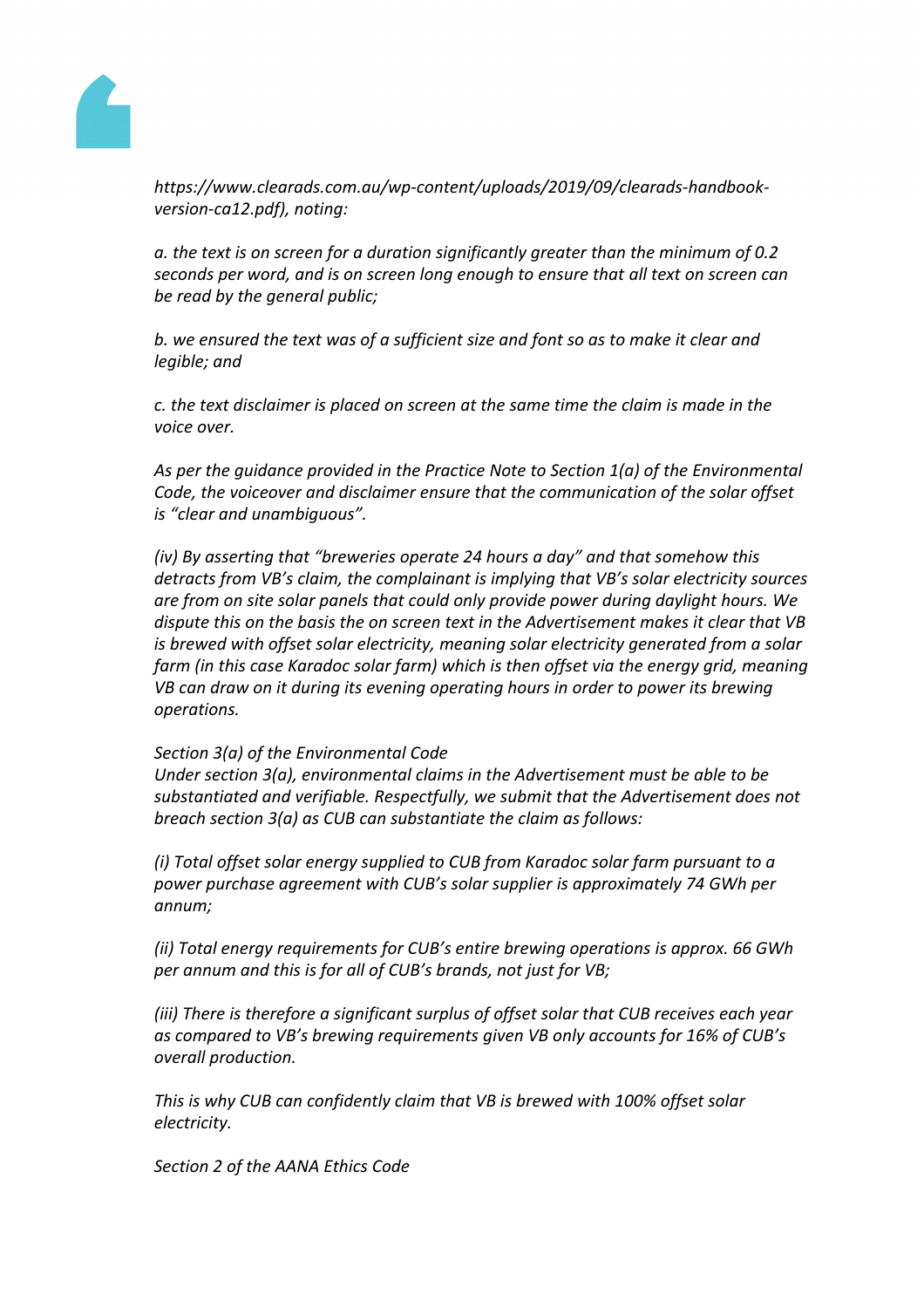

*Respectfully, we submit that the Advertisement does not breach section 2 of the AANA Ethics Code because the Advertisement does not:*

*• portray people or depict material in way which discriminates against or vilifies a person or section of the community on account of race, ethnicity, nationality, gender, age, sexual preference, religion, disability, mental illness or political belief (section 2.1) • employ sexual appeal (section 2.2);*

- 
- *• present or portray violence (section 2.3);*
- *• treat sex, sexuality or nudity with a lack of sensitivity (section 2.4);*
- *• use inappropriate, strong or obscene language (2.5); or*

*• depict material contrary to Prevailing Community Standards on health and safety (2.6),*

*and the Advertisement is clearly distinguishable as advertising and marketing communications to the relevant audience.*

*AANA Code for Advertising and Marketing Communications to Children The AANA Code for Advertising and Marketing Communications to Children is not applicable to this Complaint, given that the Advertisement is in respect of an alcoholic beverage, and CUB do not market their products to children.*

#### *AANA Food and Beverages Advertising Code*

*The Advertisement does not breach the AANA Food and Beverages Advertising Code (Food Code). CUB always advertise within the parameters of the Food Code and submit that no aspect of this advertisement has breached this Code.*

#### *Conclusion*

*For the reasons set out above, and again with respect to the Panel and the complainant, we submit that the Advertisement does not breach any sections of any of the relevant AANA Codes, including the Environmental Code and we ask that the Panel dismiss the complaints on this basis.*

*Should the Panel have any further queries, or wish to review our supporting evidence in respect of Section 3(a) of the Environmental Code, please do not hesitate to contact us.*

# **THE DETERMINATION**

The Ad Standards Community Panel (the Panel) considered whether this advertisement breaches the AANA Environmental Claims in Advertising and Marketing Code (the Environmental Code) and the AANA Code of Ethics (the Code).

The Panel noted the complainant's concerns that the advertisement is misleading as: - it claims that VB is now 100% solar powered

- breweries operate 24 hours so it is impossible for it to be 100% solar powered, not to mention the need for fuel to operate trucks, cars, forklifts and emergency generators.

The Panel viewed the advertisement and noted the advertiser's response.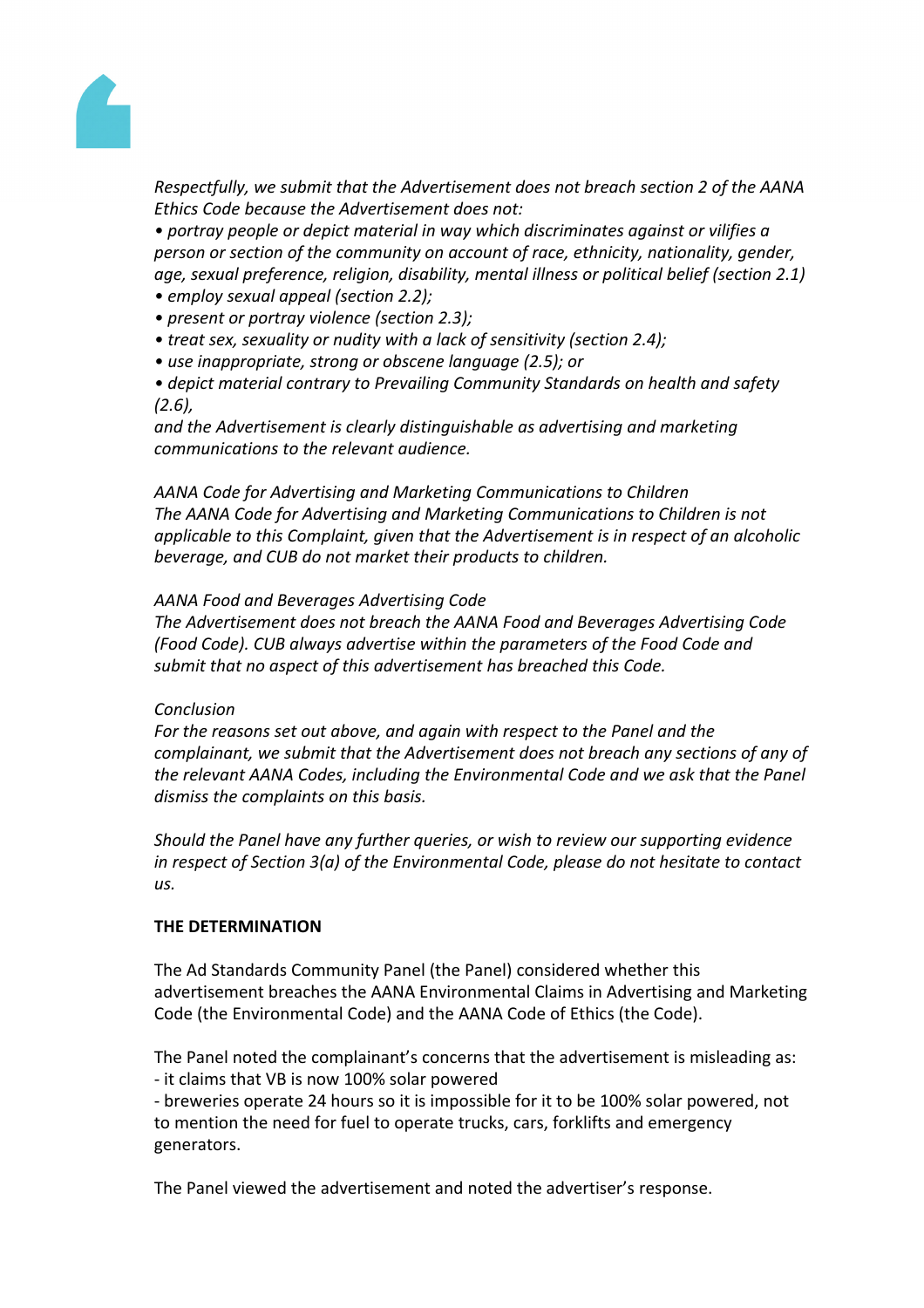

The Panel considered whether the advertisement made an Environmental Claim. The Environment Code applies to 'Environmental Claims' in advertising and marketing communications. An 'Environmental Claim' is defined as 'any representation that indicates or suggests an Environmental Aspect of a product or service, a component or packaging of, or a quality relating to, a product or service.'

An 'Environmental Aspect' means 'the element of a product, a component or packaging or service that interacts with or influences (or has the capacity to interact with or influence) the Environment.'

The Environment is given a broad definition in the Code but, according to the dictionary definition means 'the broad natural surrounding conditions, such as the bush, the rivers, the air, the sea in which human beings live.'

The Panel considered section 1a of the Code which requires that 'Environmental Claims in Advertising or Marketing Communications…Shall not be misleading or deceptive or be likely to mislead or deceive.'

The Panel considered the statement "by 2020 VB will be brewed with 100% solar". The Panel considered that this statement is a claim in that in highlights an environmental aspect of a service.

The Panel noted that the claim was also supported by an on-screen disclaimer stating, "VB will be brewed with 100% offset solar electricity in 2020."

The Panel noted the advertiser's response that the claim made is that VB will be brewed with 100% offset solar electricity, not that VB is 100% solar powered.

The Panel noted that the Practice Note to the Environment Code states that "it is not intended that legal tests be applied to determine whether advertisements are misleading or deceptive, or likely to mislead or deceive, in the areas of concern to this Code, Instead consideration will be given as to whether the average consumer in the target market will be likely to be misled or deceived by the material."

The Panel noted that the advertisement was broadcast on free-to-air television during a football game and was therefore targeted to a broad audience.

Taking into consideration the information provided by the advertiser and the general consumer audience, the Panel considered that the overall impression to a consumer the advertisement is that the brewing process for VB will be made with 100% solar energy by 2020. The Panel considered that most members of the community would understand the claim of solar-powered would likely be referencing offset solar power, where excess power is fed into the grid during the day and offset electricity used during the night. The Panel considered that most members of the community would understand that this was not a claim that all aspects of the brewery would be powered directly from solar panels.